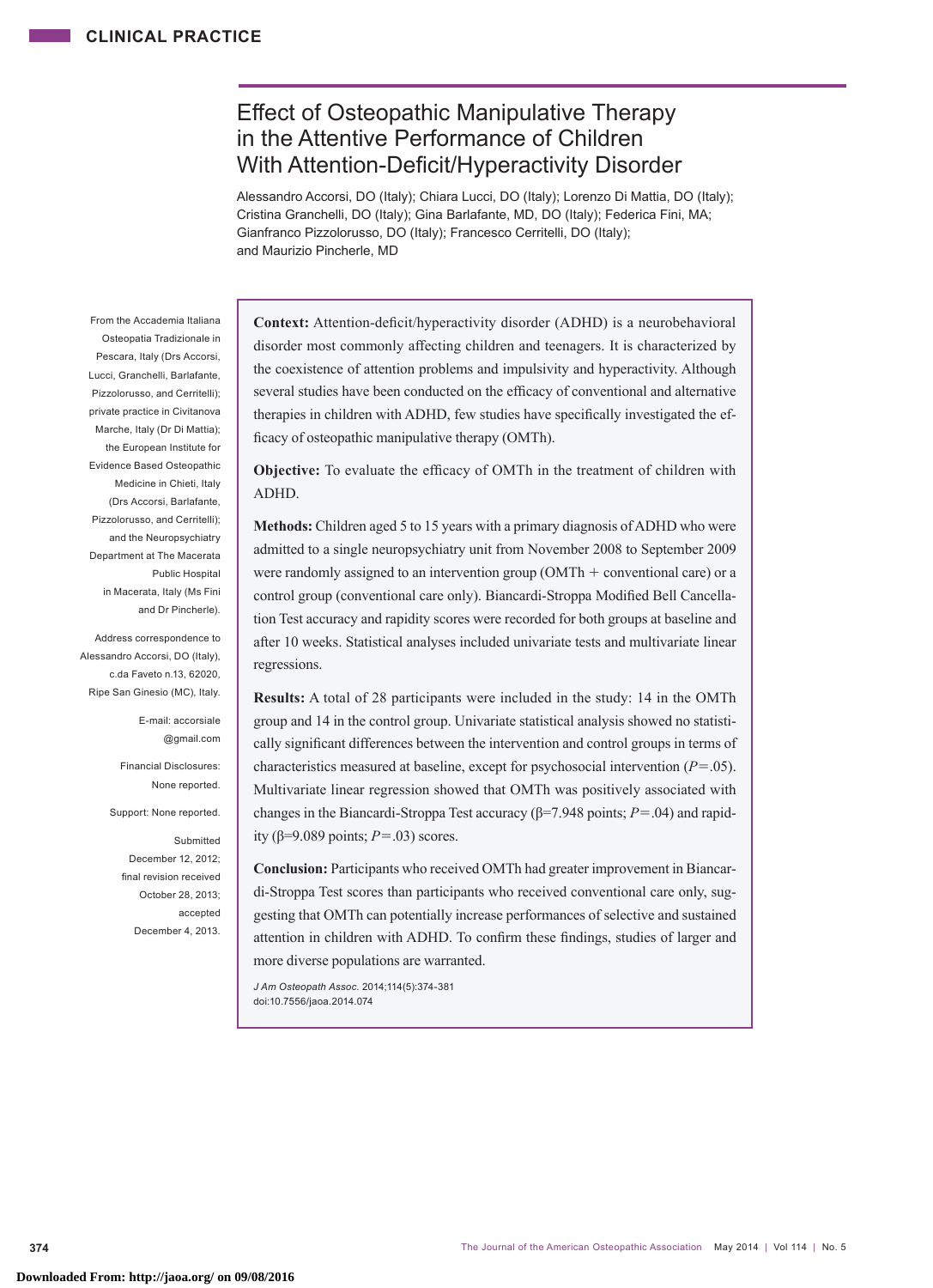ttention-deficit/hyperactivity disorder (ADHD) is a neurobehavioral disorder most commonly affecting children and teenagers that is characterized by deficit of attention associated with impulsivity and hyperactivity.<sup>1</sup> Attention-deficit/hyperactivity disorder is typically diagnosed in children before age 7 years, with symptoms being present for at least 6 months before diagnosis.1-3 In 2007, a systematic review reported that the worldwide prevalence of children affected by ADHD was 5%.4 Another multicenter study showed that the prevalence of ADHD is 3 times higher in males than in females.<sup>5</sup> Current advances in neurobiology have led to research on the multifactoral etiologic processes of ADHD; the evidence concludes that genetic, traumatic, neurologic, and environmental components are the most likely causes of the disorder.6-10 Although pharmacokinetic drugs targeted at the central nervous system and behavioral therapy are standard treatments for patients with ADHD, results are discordant in terms of long-term efficacy and effectiveness.11 Furthermore, adverse effects have been associated with long-term use of pharmacokinetic drugs.<sup>12</sup>

The use of complementary and alternative medicine for the management of ADHD in children has been investigated.13-15 This area of research, however, still lacks robust evidence. Similarly, few studies have been conducted on the use of osteopathic manipulative treatment (OMT) for ADHD. Frymann and colleagues have investigated the application of osteopathic care for children with learning problems,<sup>16</sup> psychological deficiencies,<sup>17</sup> and seizure disorders.<sup>18</sup> This research highlighted the clinical association between newborns' traumas, somatic dysfunction, and physiologic development of the central nervous system.<sup>16-18</sup> Lassovetskaia<sup>19</sup> carried out a study on children with language and learning problems. Among 96 children with delayed academic performance, children who received OMT scored significantly higher in almost all categories of academic performance after 6 to 12 weeks compared with children who did not receive OMT.

Several tools have been widely used to evaluate attention performance in children with ADHD. However, differences in applicability, interrater reliability, ease of use, and validity exist. Among those clinical tests, the Biancardi-Stroppa Modified Bell Cancellation Test was introduced in late 1989 to evaluate the performance of sustained and selective attention in visual neglect,<sup>20</sup> incident stroke,<sup>21</sup> and children with ADHD.<sup>22</sup>

The primary objective of the present study was to determine the effect of osteopathic manipulative therapy (OMTh) on attention tasks in children with ADHD. Specifically, we aimed to detect differences in Biancardi-Stroppa Test scores between children who received OMTh plus conventional care and children who received conventional care only.

# **Methods**

### Setting and Participants

The present randomized controlled trial was approved by the Accademia Italiana Osteopatia Tradizionale institutional review board and was conducted at the Center for Pediatric Neuropsychiatry at the Macerata Public Hospital in Italy from November 2008 to September 2009. Male and female children aged 5 to 15 years with a primary diagnosis of ADHD who presented to the Center for Pediatric Neuropsychiatry during the study period were recruited to participate in the study. Participants were excluded if they had a secondary diagnosis of ADHD or a diagnosis of mental retardation, anxiety disorder, pervasive development disorder, diphasic disorder, childhood schizophrenia, manic episode, underdevelopment of a special learning skill, overactive symptoms caused by organic disorders, or adverse drug reactions. All participants needed informed consent from their parent or legal guardian to be included in the study. Parents and participants were given information regarding the study design and protocols.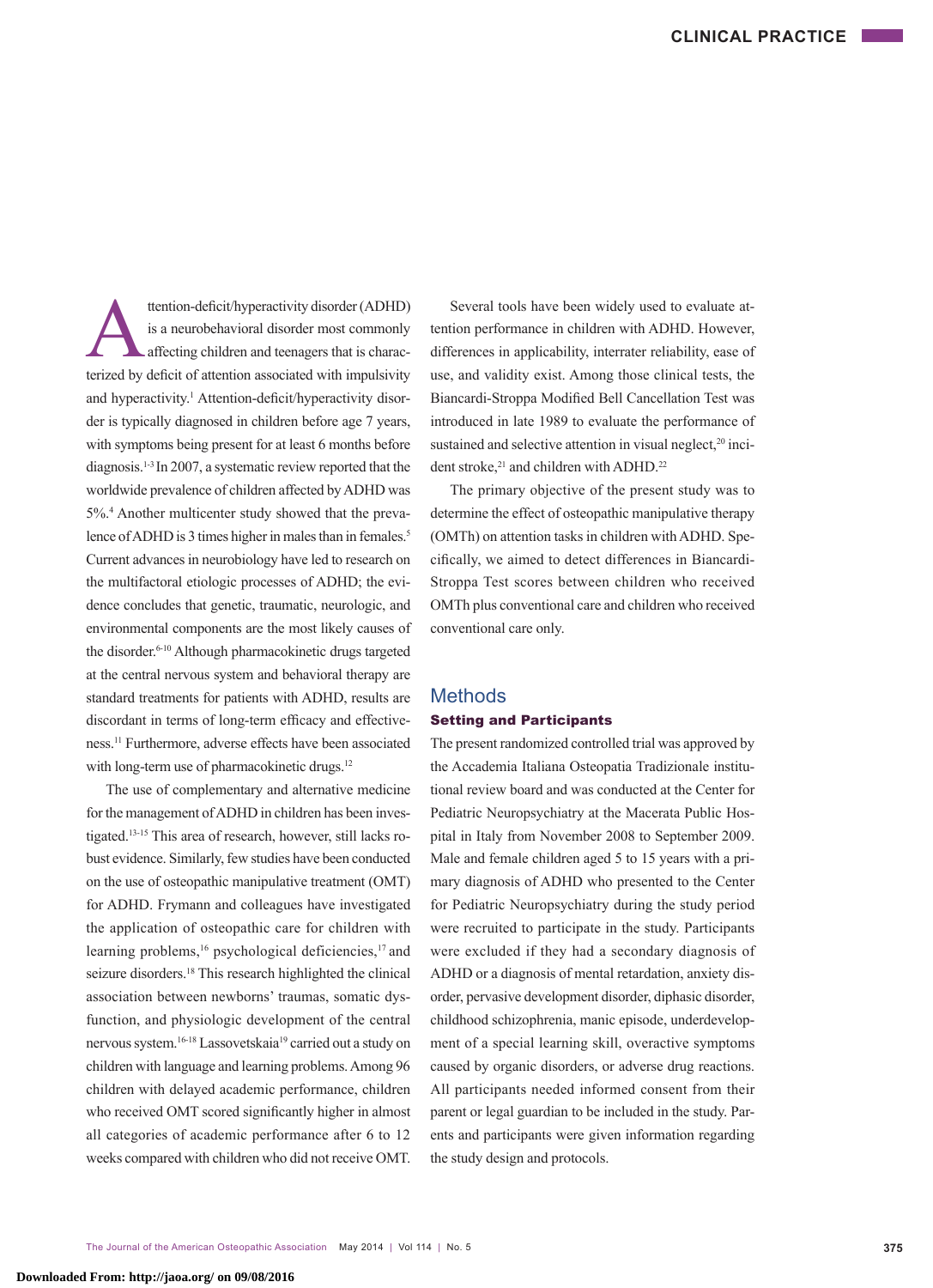At enrollment, participants were examined by a neuropsychiatrist (M.P.), who confirmed the ADHD diagnosis according to criteria in the 4th edition of *Diagnostic and Statistical Manual of Mental Disorders*. 1 The neuropsychiatrist (M.P.) and the psychologist (F.F.) entered the following clinical data for each participant into a computer-based spreadsheet at enrollment: age, sex, date of birth, duration of labor, route of delivery, gestational age at birth, body mass index, psychomotor development (ie, time to crawling, walking, and verbalization), drug therapy, psychosocial intervention, and history of sleep disorder, physical or psychological trauma, physical activity, menarche, gastrointestinal disorders, and visual, dental, and otolaryngologic disorders. Moreover, data on adverse effects and adverse events were collected at each session by the neuropsychiatrist (M.P.).

At entry, participants were randomly assigned to either an intervention group ( $OMTh +$  conventional care) or a control group (conventional care only). The randomization was based on permuted-block process (ratio 1:1) and was generated using R statistical program (v.2.12.0, R Foundation for Statistical Computing). Both the neuropsychiatrist and the psychologist were blinded to the allocation of participants. The participants and their parents were not blinded to group placement, but they did not receive information about the outcomes of the study.

### Conventional Care

Participants in both groups were receiving drug therapy and psychosocial intervention before enrollment in the study, if indicated, and continued to receive these therapies for the duration of the study. First-line drug therapy involved the use of psychostimulants (methylphenidate or atomoxetine), with posology following national guidelines defined by the Italian Ministry of Health.23 The psychosocial intervention was part of a cognitivebehavioral program that was led by a specialized psychologist (F.F.). Participants in the program underwent weekly group and individual sessions aimed at promoting and strengthening the use of self-control strategies (cognitive-behavioral program).24 The psychosocial therapy was performed weekly by the same psychologist and in different days with respect to OMTh.

### Osteopathic Manipulative Therapy

In addition to conventional care, children from the intervention group received OMTh for the entire period of the study. The OMTh techniques were chosen according to each participant's needs, as well as the physical condition and age of the participant. Manipulative techniques used included myofascial release, craniosacral, balanced ligamentous tension, and balanced membranous tension.<sup>25-27</sup>At enrollment, each participant was randomly assigned to 1 of 4 osteopaths (A.A., C.L., L.D.M., or C.G.) certified by the Registro Osteopati d'Italia. Osteopaths included in the study obtained the same osteopathic education at Accademia Italiana Osteopatia Tradizionale and underwent 8 hours of prestudy training that defined a standardized evaluation procedure on the basis of Johnston's functional tests.28 Osteopaths remained with their assigned participants for the duration of the study.

The sequence and dose of OMTh techniques were left to the discretion of the osteopaths and not based on a predetermined protocol. Participants allocated to the intervention group received six 40-minute OMTh sessions. The first 2 sessions occurred weekly and the last 4 sessions biweekly, for a total of 10 weeks. Sessions occurred on the same day of the week to reduce performance bias, increase adherence rates, and reduce the risk of overlapping treatments. For each session, the treating osteopath collected data on somatic dysfunction found.

# Biancardi-Stroppa Modified Bell Cancellation Test

All participants took the Biancardi-Stroppa Modified Bell Cancellation Test (*Figure*) 22 at enrollment and after 10 weeks; participants in the intervention group took the test the day after their last OMTh session. The Biancardi-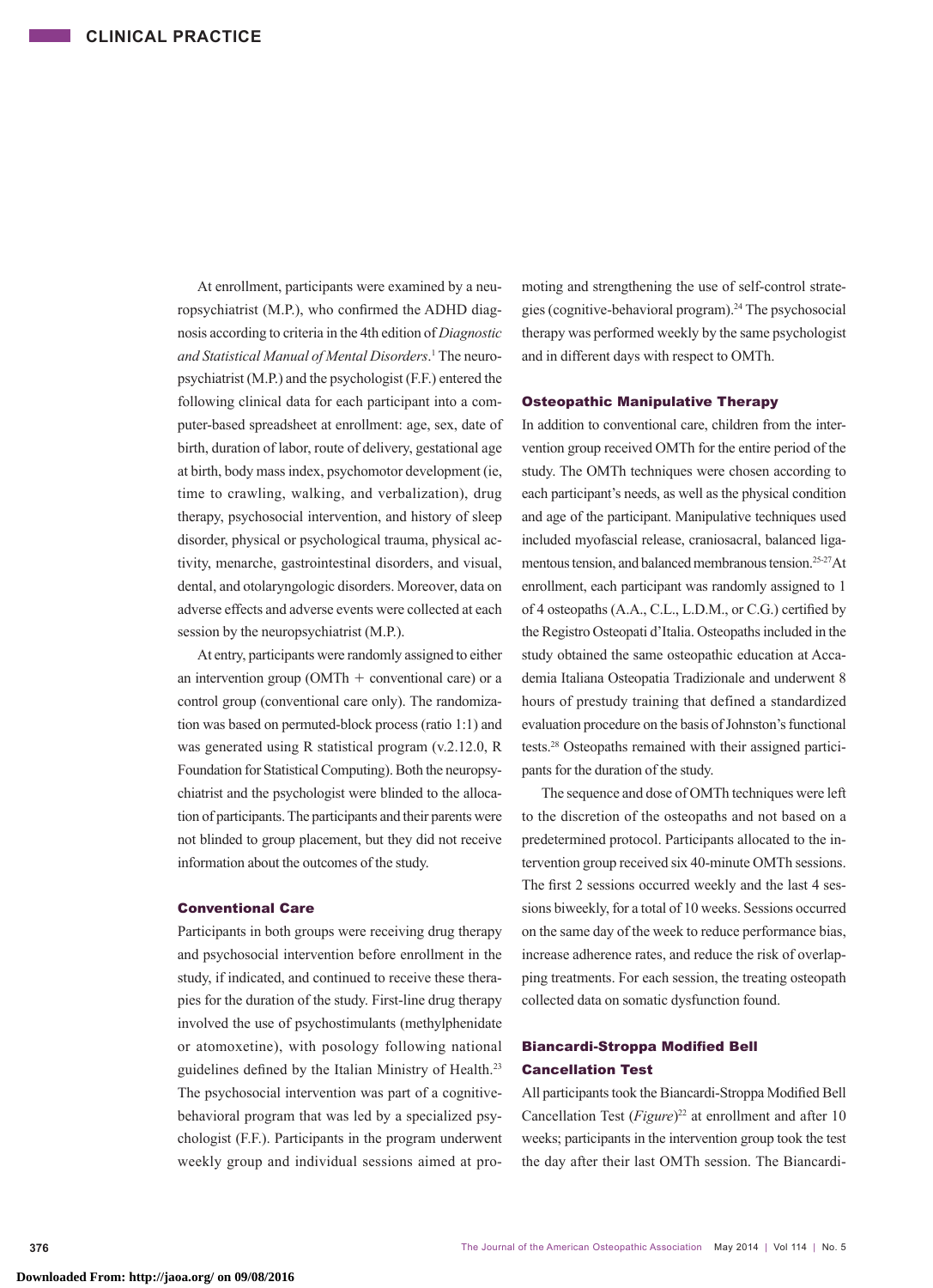Stroppa Test, used to measure visual-spatial attention, is a modified version of the traditional paper-and-pencil test called the Bell Cancellation Test.21 The test consists of 4 different sheets, each of which contains 35 bells among other confounding stimuli (such as icons of houses, trees, fish, and horses) of the same size and orientation in space. Participants are asked to find and tick only the bells within a fixed time (2 minutes) for each sheet. The examiner (F.F.) recorded the total number of bells found on all 4 sheets after 8 minutes (ie, the accuracy score) and the total number of bells identified in the first 30 seconds per sheet (ie, the rapidity score) for each participant. Four rapidity scores were recorded for each participant (ie, 1 per sheet), and the mean score was used for analysis.

### Statistical Analyses

Descriptive analysis was performed on continuous data using arithmetic mean, median, and standard deviation (SD) and on categorical data using frequency and percentage. The Shapiro-Wilk test was used to assess the normality of the sample. Univariate statistical tests (student  $t$  and  $\chi^2$ ) were performed to explore the differences in Biancardi-Stroppa Test scores between intervention and control groups at baseline and at the end of the study period. Multivariate linear regression was used to evaluate differences in Biancardi-Stroppa Test accuracy and rapidity scores and independent variables including age, sex, drug therapy, psychosocial intervention, OMTh, and the other Biancardi-Stroppa Test score (ie, the rapidity score for the accuracy score and vice versa). Results were expressed in point estimates (β) and 95% confidence intervals (CIs).

Period prevalence was used as an epidemiologic measure to detect the proportion of the population with a given SD over the entire study period. Alpha values less than .05 were considered statistically significant. To compute post hoc power analysis, regression model values were used. The following parameters were taken into account: numerator degree of freedom equal to 6, denominator degree



**Figure.** 

Biancardi-Stroppa Modified Bell Cancellation Test.<sup>22</sup> Red circles highlight all bells in the chart. Reprinted with permission from Andrea Biancardi.

of freedom equal to 27, and effect size equal to 2.44. The effect size was calculated using the following formula:  $R^2/1-R^2$ , where  $R^2$  is the population squared multiple correlation. All analyses were performed using R statistical program (v.2.12.0, R Foundation for Statistical Computing). The R package used for post hoc power calculation was "pwr."

# **Results**

Forty consecutive outpatients entered the study, 28 of whom met the study criteria and were included in the study. Of those, 14 participants were randomly assigned to the intervention group and 14 to the control group. No dropouts were recorded throughout the study period. At enrollment, the study sample was normally distributed (Shapiro-Wilk normality test for age,  $W=0.97$ ;  $P=.58$ ) and univariate statistical analysis showed no significant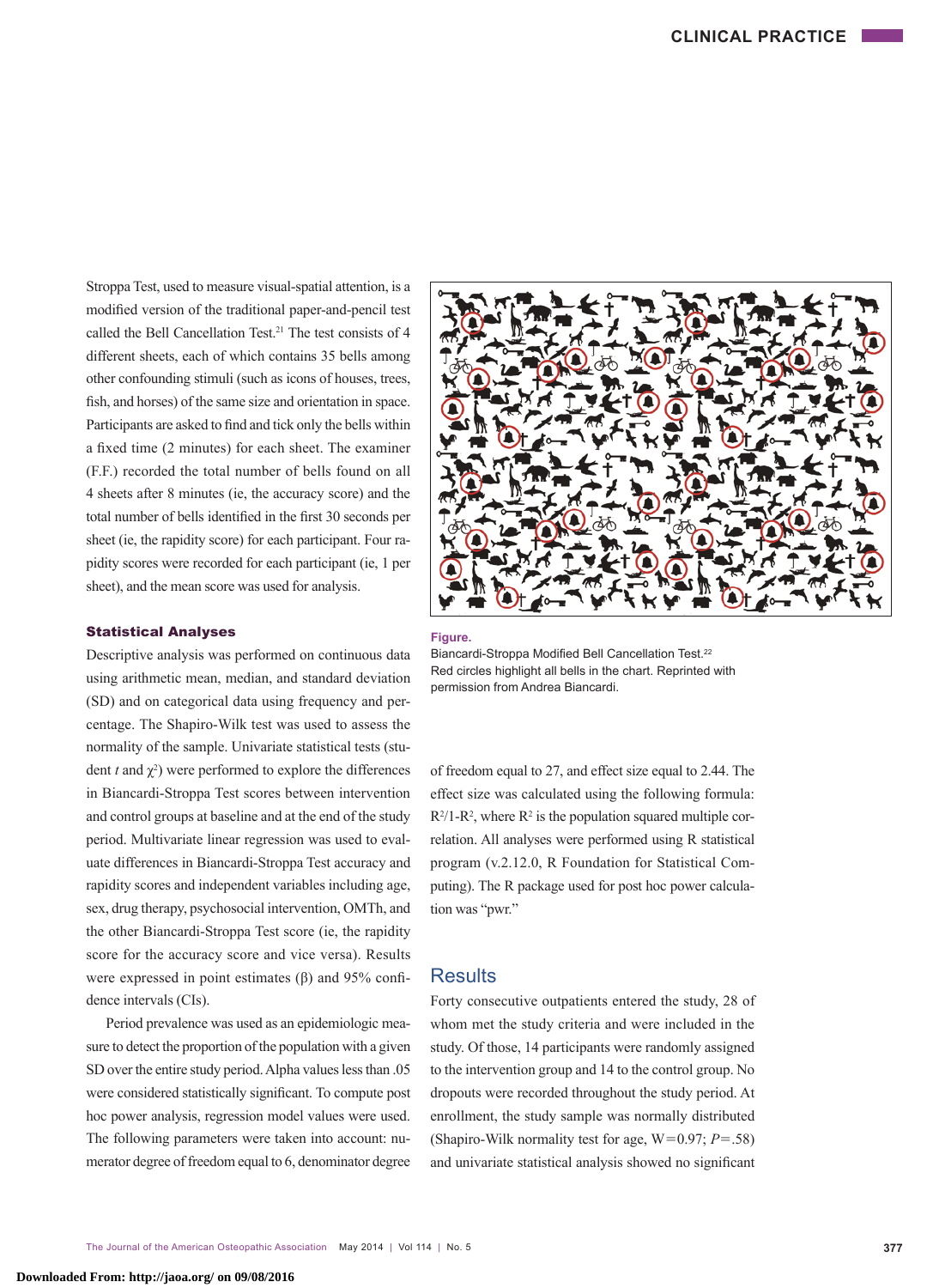### Table 1.

Baseline Characteristics and Outcome Measures of Children With Attention-Deficit/Hyperactivity Disorder (N=28)

|                                                                                        | <b>Study Group</b> | <b>Control Group</b> |                      |
|----------------------------------------------------------------------------------------|--------------------|----------------------|----------------------|
| Characteristic, No. (%) <sup>a</sup>                                                   | $(n=14)$           | $(n=14)$             | P Value <sup>b</sup> |
| Sex                                                                                    |                    |                      | > 99                 |
| Male                                                                                   | 11                 | 12                   |                      |
| Female                                                                                 | 3                  | 2                    |                      |
| Age, Mean (SD)                                                                         | 7.8                | 8.6                  | .24                  |
| <b>Drug Therapy</b>                                                                    |                    |                      | > 99                 |
| Yes                                                                                    | 4                  | 5                    |                      |
| No.                                                                                    | 10                 | 9                    |                      |
| <b>Psychosocial Intervention</b>                                                       |                    |                      | .05                  |
| Yes                                                                                    | 6                  | 12                   |                      |
| No.                                                                                    | 8                  | 2                    |                      |
| <b>Biancardi-Stroppa Modified</b><br><b>Bell Cancellation</b><br>Test Score, Mean (SD) |                    |                      |                      |
| Rapidity                                                                               | 44.1               | 42.9                 | .81                  |
| Accuracy                                                                               | 104.1              | 112.7                | .24                  |
|                                                                                        |                    |                      |                      |

<sup>a</sup> Data presented as No. (%) unless otherwise indicated.

For data presented as No. (%), P value is from  $\chi^2$ ; for data presented as mean (standard deviation [SD]), *P* value is from *t* test.

differences between the 2 groups for any characteristic except for psychosocial intervention (*Table 1*). No statistically significant differences were found between groups for any clinical data.

At the end of the study period, there was a statistically significant difference between the intervention group and the control group on Biancardi-Stroppa Test scores for rapidity (mean [SD] score, 59.2 [17.6] vs 42.2 [7.4]; *P*<.01) but not for accuracy (mean [SD] score, 116.4 [24.3] vs 110.5 [10.5]; *P*=.14).

Multivariate linear regression showed that OMTh was positively associated with a change in the Biancardi-Stroppa Test accuracy score (β=7.948 points; 95% CI, 0.181-15.714; *P*=.04). Similarly, the Biancardi-Stroppa Test rapidity score was associated with a positive change for the Biancardi-Stroppa Test accuracy score (β=0.387 points; 95% CI, 0.006-0.769; *P*=.04) (*Table 2*). Multivariate linear regression also revealed that OMTh and the Biancardi-Stroppa Test accuracy score were positively associated with a change in the Biancardi-Stroppa Test rapidity score (β=9.090 points; 95% CI, 0.821-17.358; *P*=.03 and β=0.451 points; 95% CI, 0.007-0.896; *P*=.05; respectively) (*Table 3*).

Post hoc power analysis was computed and the final result was 0.99. No adverse effects were recorded in the study and control groups during the investigation.

In the intervention group, baseline prevalence of somatic dysfunction was as follows: L5-S1, 9; sphenobasilar synchondrosis, 7; left sacroiliac, 6; occipital condylar, 5; visceral fascia, 4; left ilium, 3; diaphragm, 2; and metopic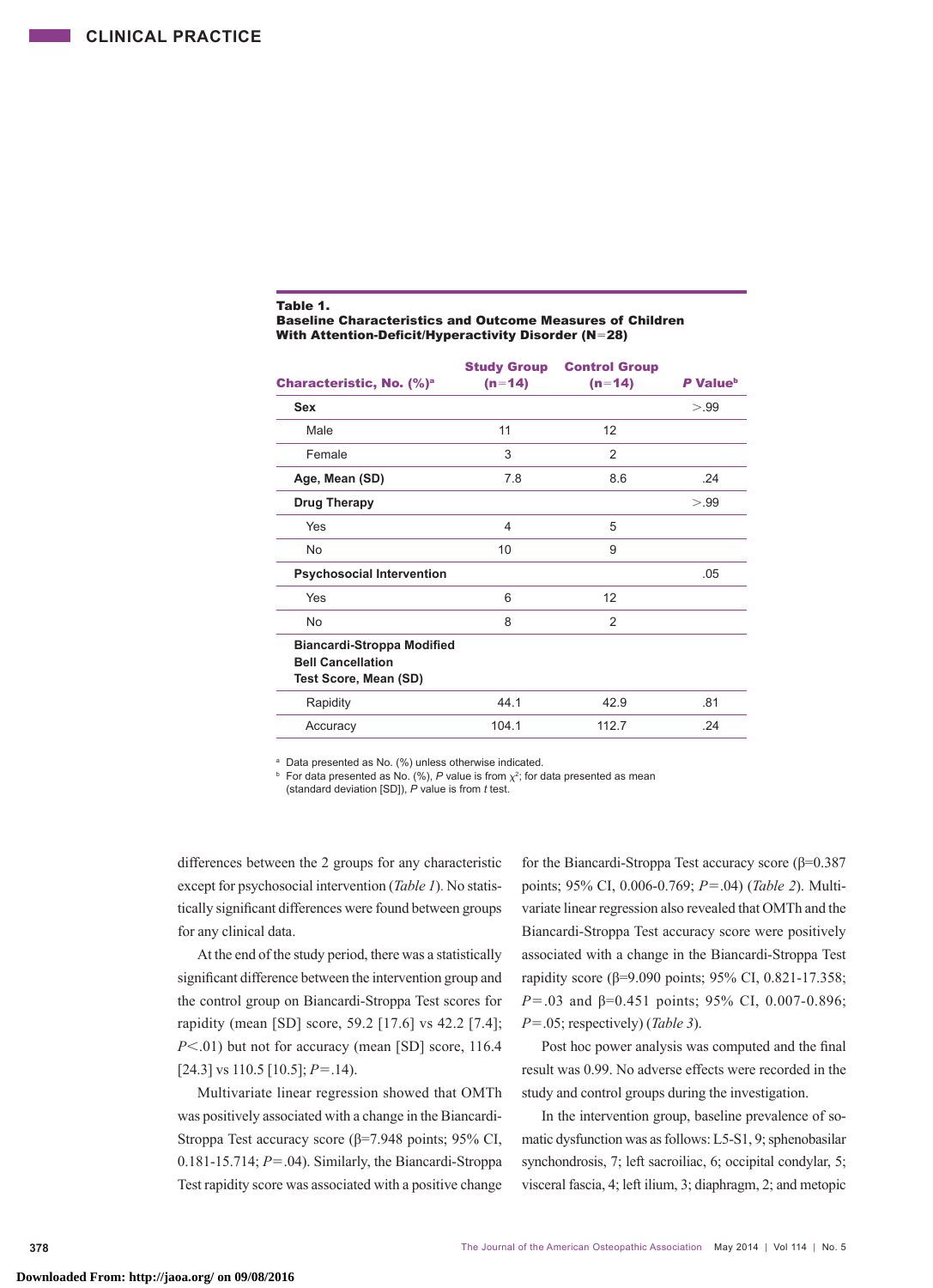suture, 2. At the end of the study period, somatic dysfunction prevalence was as follows: L5-S1, 9; left sacroiliac, 3; diaphragm, 3; visceral fascia, 2; and sphenobasilar synchondrosis, 2 (*Table 4*).

During the study, the period prevalence for the following somatic dysfunctions were as follows: L5 through S1, 14; sphenobasilar synchondrosis, 11; left sacroiliac, 10; occiput-mastoid suture, 9; left ilium, 9; diaphragm, 9; interparietal suture, 7; viscera fascia, 6; occiput condyles left, 7, and right, 5; and T12 through L1, 6.

# **Discussion**

The present study demonstrated beneficial effects of OMTh in children with ADHD. The use of OMTh as an adjunct to conventional care was associated with a statistically significant improvement of selective and sustained attentive performances, as measured using the Biancardi-Stroppa Test. On the basis of these results, it is possible to speculate that OMTh might have positive effects on short- and long-term attention in this patient population. These findings are particularly noteworthy considering that the number of participants who were undergoing psychosocial intervention was lower in the intervention group than in the control group, suggesting that the intervention group may have been in less favorable conditions than the control group at baseline. Drug therapy was not associated with changes in Biancardi-Stroppa Test scores.

Because the Biancardi-Stroppa Test was administered the day after the last OMTh session, OMTh could have more than just immediate effects on attentive performances. Limited ADHD research has been conducted in the field of osteopathic medicine; it is therefore difficult to interpret and compare our findings to those of other researchers.

In the last few years, it has been demonstrated that the endocannabinoid system is a key element in the neurophysiologic management of ADHD and that rebalancing the function of the endocannabinoid system should be the

#### Table 2.

#### Multivariate Linear Regression for Biancardi-Stroppa Modified Bell Cancellation Test—Accuracy

| <b>Characteristic</b>                                                          | β        | 95% CI            | <b>P</b> Value |
|--------------------------------------------------------------------------------|----------|-------------------|----------------|
| Age                                                                            | $-0.714$ | $-1.967$ to 0.538 | .25            |
| Sex                                                                            | 2.689    | $-2.532$ to 7.929 | .30            |
| <b>Treatment</b>                                                               |          |                   |                |
| Drug therapy                                                                   | $-0.861$ | $-5.794$ to 0.538 | .72            |
| Psychosocial intervention                                                      | $-0.090$ | $-5.860$ to 5.680 | .97            |
| OMTh                                                                           | 7.948    | 0.181 to 15.714   | .04            |
| <b>Biancardi-Stroppa Modified</b><br><b>Bell Cancellation</b><br>Test-Rapidity | 0.387    | 0.006 to 0.769    | .04            |

**Abbreviations:** CI, confidence interval; OMTh, osteopathic manipulative therapy.

#### Table 3.

#### Multivariate Linear Regression for Biancardi-Stroppa Modified Bell Cancellation Test—Rapidity

| <b>Characteristic</b>                                                                 | β        | 95% CI            | <b>P</b> Value |
|---------------------------------------------------------------------------------------|----------|-------------------|----------------|
| Age                                                                                   | 0.652    | $-0.712$ to 2.017 | .33            |
| Sex                                                                                   | $-0.495$ | $-6.288$ to 5.297 | .86            |
| <b>Treatment</b>                                                                      |          |                   |                |
| Drug therapy                                                                          | $-0.176$ | $-5.516$ to 5.163 | .95            |
| Psychosocial intervention                                                             | $-0.992$ | $-7202$ to 5218   | -74            |
| OMTh                                                                                  | 9.090    | 0.821 to 17,358   | .03            |
| <b>Biancardi-Stroppa Modified</b><br><b>Bell Cancellation</b><br><b>Test-Accuracy</b> | 0.452    | 0.007 to 0.896    | .05            |

**Abbreviations:** CI, confidence interval; OMTh, osteopathic manipulative therapy.

target of all therapeutic approaches.<sup>29</sup> McPartland et al<sup>30</sup> proposed that OMT produces a cannabinoid effect. Although McPartland et al studied the use of OMT in an adult population, their results raise the question of a possible cannabimimetic mechanism of the OMTh used in the current study's pediatric population. Additional research is needed to corroborate an endogenous action of OMTh.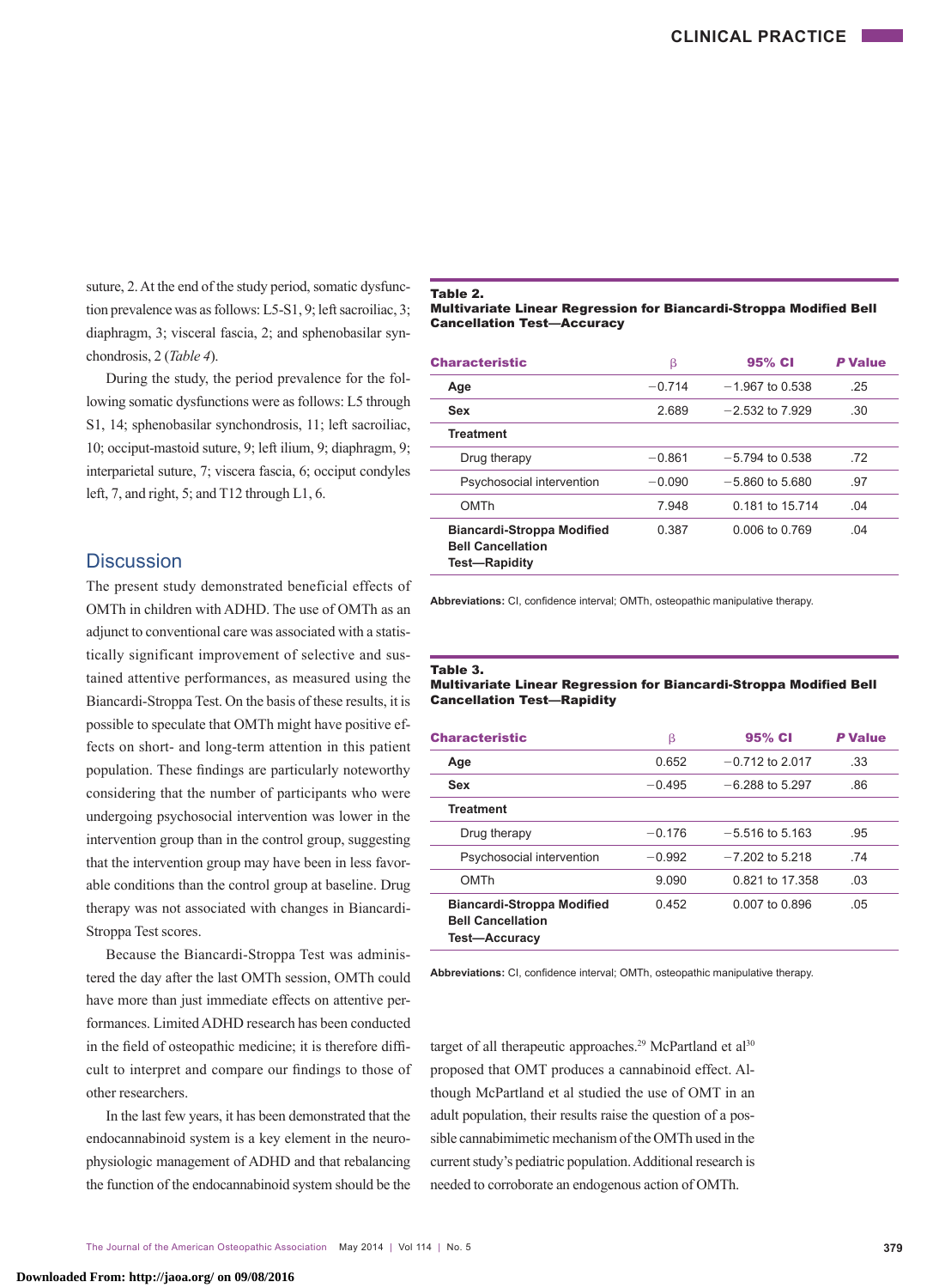### Table 4.

Somatic Dysfunction Prevalence in Children With Attention-Deficit/Hyperactivity Disorder Before and After Osteopathic Manipulative Therapy (N=14)

| <b>Anatomic Region</b>          | <b>Positive Findings, No.</b> |                  |  |
|---------------------------------|-------------------------------|------------------|--|
| <b>With Somatic Dysfunction</b> | <b>Baseline</b>               | <b>End Point</b> |  |
| Cranium                         |                               |                  |  |
| Sphenobasilar synchondrosis     | 7                             | 2                |  |
| Occipitomastoid suture          | 1                             | 1                |  |
| Lambdoid suture                 | 0                             | 1                |  |
| Sphenoparietal suture           | 1                             | 1                |  |
| Frontal suture                  | $\overline{2}$                | 0                |  |
| Left frontozygomatic suture     | 1                             | 0                |  |
| Left orbit                      | 1                             | 1                |  |
| Intersquamous occiput           | 1                             | 0                |  |
| Left occipital condyle          | 3                             | 0                |  |
| Right occipital condyle         | 2                             | 0                |  |
| <b>Ilium</b>                    |                               |                  |  |
| Left                            | 3                             | 1                |  |
| Right                           | 1                             | 0                |  |
| <b>Sacrum</b>                   |                               |                  |  |
| S4-S5 region                    | 0                             | 1                |  |
| Lumbosacral spine               | 9                             | 9                |  |
| Left sacroiliac joint           | 6                             | 3                |  |
| <b>Cervical Region</b>          | 1                             | 0                |  |
| <b>Thoracic Region</b>          |                               |                  |  |
| $T1-T4$                         | 0                             | 1                |  |
| <b>T5-T8</b>                    | 1                             | 1                |  |
| T9-T12                          | 0                             | 2                |  |
| $T12-L1$                        | 1                             | 2                |  |
| Rib/sternum                     | 1                             | 1                |  |
| <b>Lumbar Region</b>            | 1                             | 0                |  |
| Diaphragm                       | 2                             | 3                |  |
| Visceral Fascia                 | 4                             | 2                |  |

It is interesting to highlight that all participants were found to have L5-S1 dysfunction at least once during the study period. Moreover, sphenobasilar synchondrosis dysfunction was diagnosed in 79% of participants. Regarding the cranial region, the highest period prevalence was for the occiput mastoid suture (64%), the interparietal suture (50%), and occiput condyles (left, 46%; right, 29%). These results seem to confirm data from previous studies,<sup>31</sup> although the heterogeneity of the current study sample limits further comparisons.

Finally, the current study had several limitations. The sample size was small, and because of the lack of previous ADHD studies, we were unable to estimate a sample size based on expected effect before initiating the study. In addition, participants were not blinded and not controlled for other psychosocial and drug treatments. Thus, no detailed data on drug posology and psychosocial intervention were collected. Interexaminer reliability was not formally tested before the start of the investigation. Moreover, the lack of a predetermined treatment protocol reduces the generalizability of the results. Furthermore, the Biancardi-Stroppa Modified Bell Cancellation Test is only validated and used in children in Italy with ADHD; thus, results may not be reproducible in study populations outside of Italy.

# Conclusion

Results from the present randomized controlled trial suggest that OMTh can improve selective and sustained attention performances in children with ADHD. Additional explanatory research is needed to confirm and clarify the role of OMTh in the management of ADHD.

# Acknowledgments

*We sincerely thank Michael Hicks, BS, for his help in reviewing the present article.*